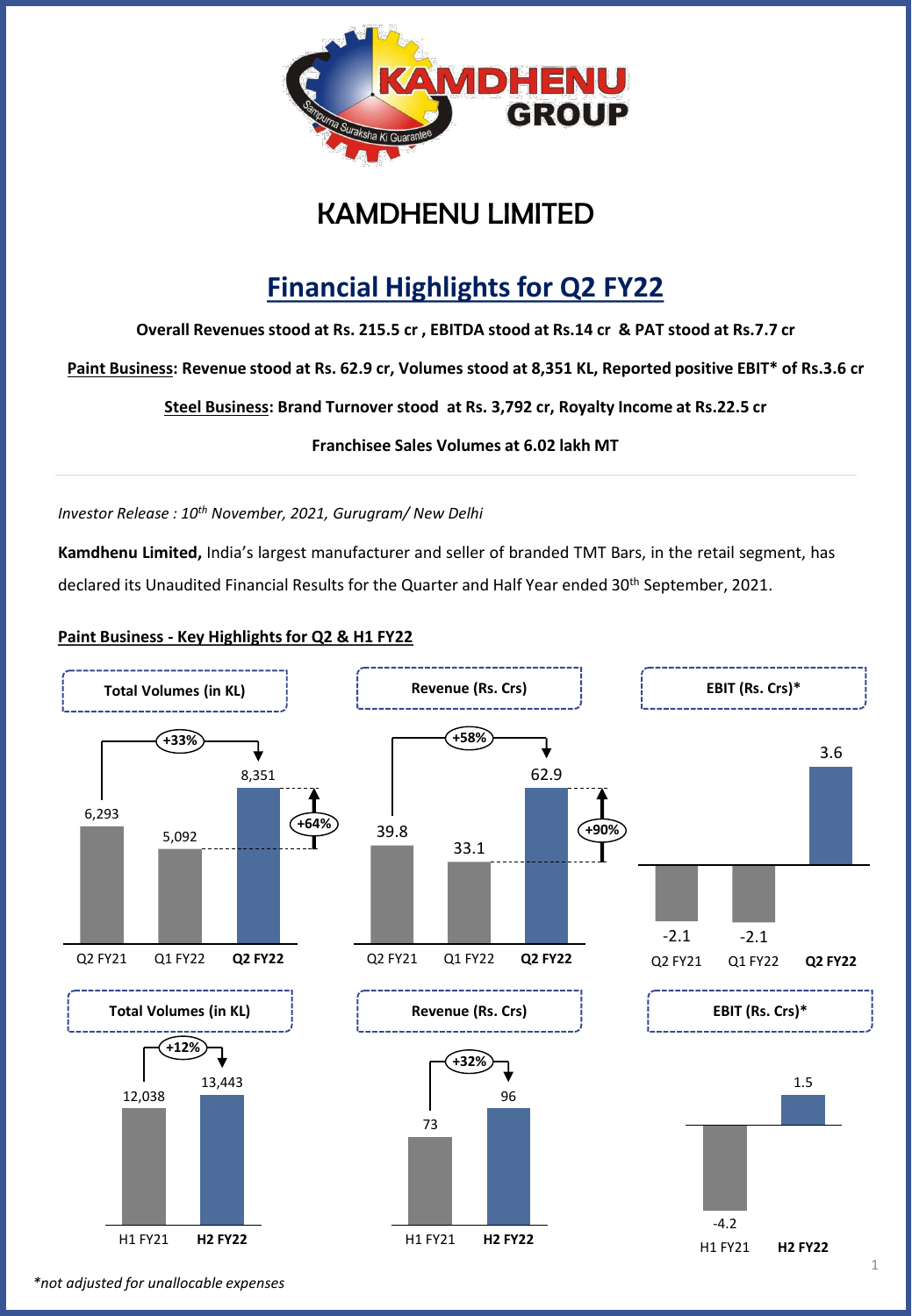

- Paint Business contributed 29% of Revenues in Q2 FY22
- Post Q1 FY22, we started witnessing gradual recovery in economic activities and business coming back to normal levels. We have witnessed good demand traction in paints business
- ➢ Value growth was higher viz a viz volume growth YoY on account of change in product mix and selling of high value products like premium emulsions, colourants and stainers during Q2 FY22
- ➢ As of 4 th October, 2021, the Company has fully received the insurance claim of Rs.15.44 crores towards the loss of stocks. Insurance claim towards building, plant & machinery is under process and expected to be received within this financial year

### **Update on Scheme of Arrangement for Demerger of Paints Business in a Separate Company**

• Post approval of the scheme of arrangement by the equity shareholders, secured creditors and unsecured creditors of the Company in their respective meetings held on 25<sup>th</sup> September, 2021 under the supervision of NCLT, Chandigarh bench, the Company has filed 2<sup>nd</sup> Motion petition physically with NCLT for its approval on 5<sup>th</sup> October, 2021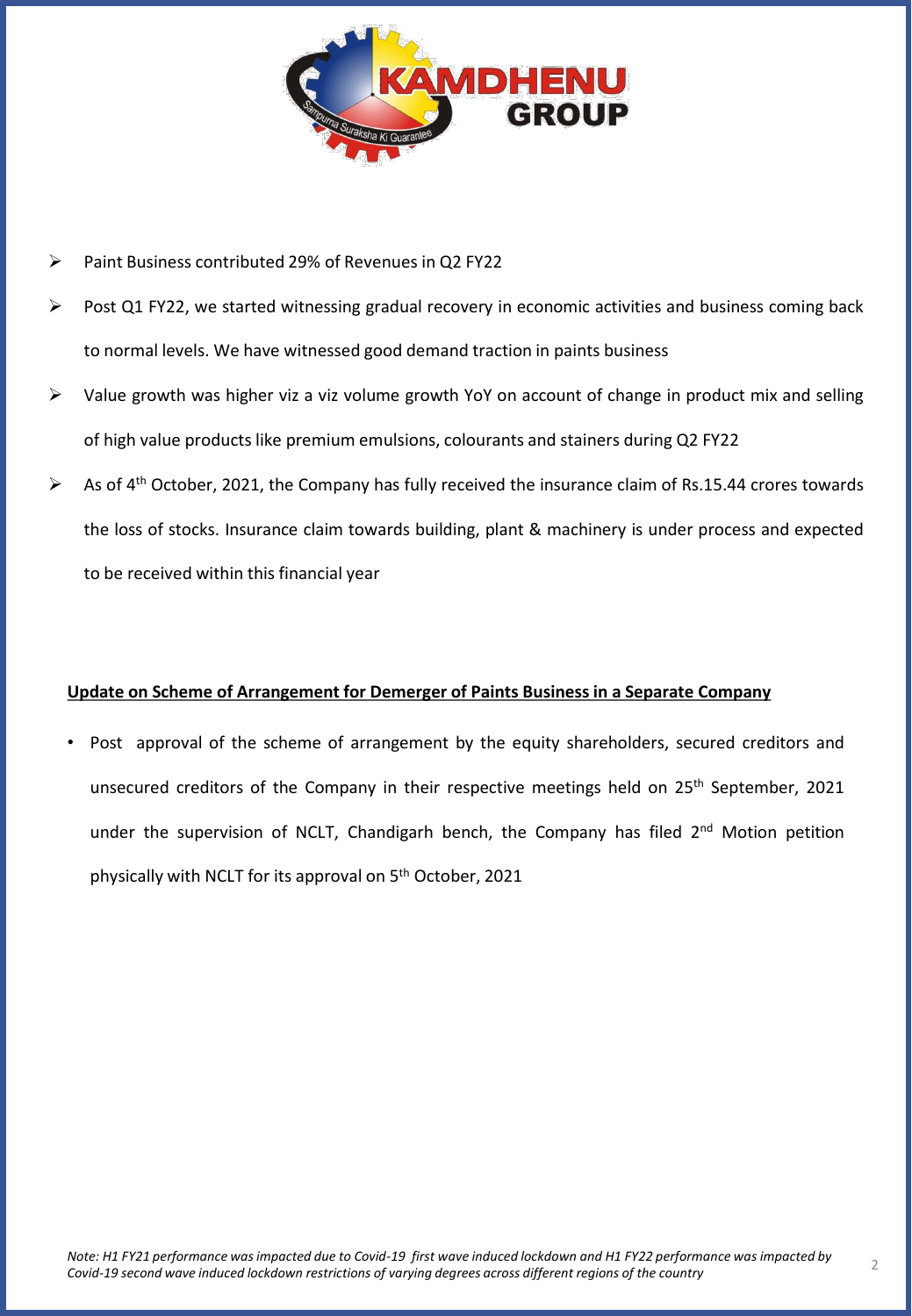

### **Steel Business - Key Highlights for Q2 & H1 FY22**



- Steel Business contributed 71% of Revenues in Q2 FY22
- $\triangleright$  Post Q1 FY22, economic and construction activities started back and speeding up, sales has picked up from June 2021 onwards
- ➢ Franchise units and own manufacturing plant is operating smoothly
- ➢ Capacity utilization from the own manufacturing plant at Bhiwadi stood at ~84% for Q2 FY22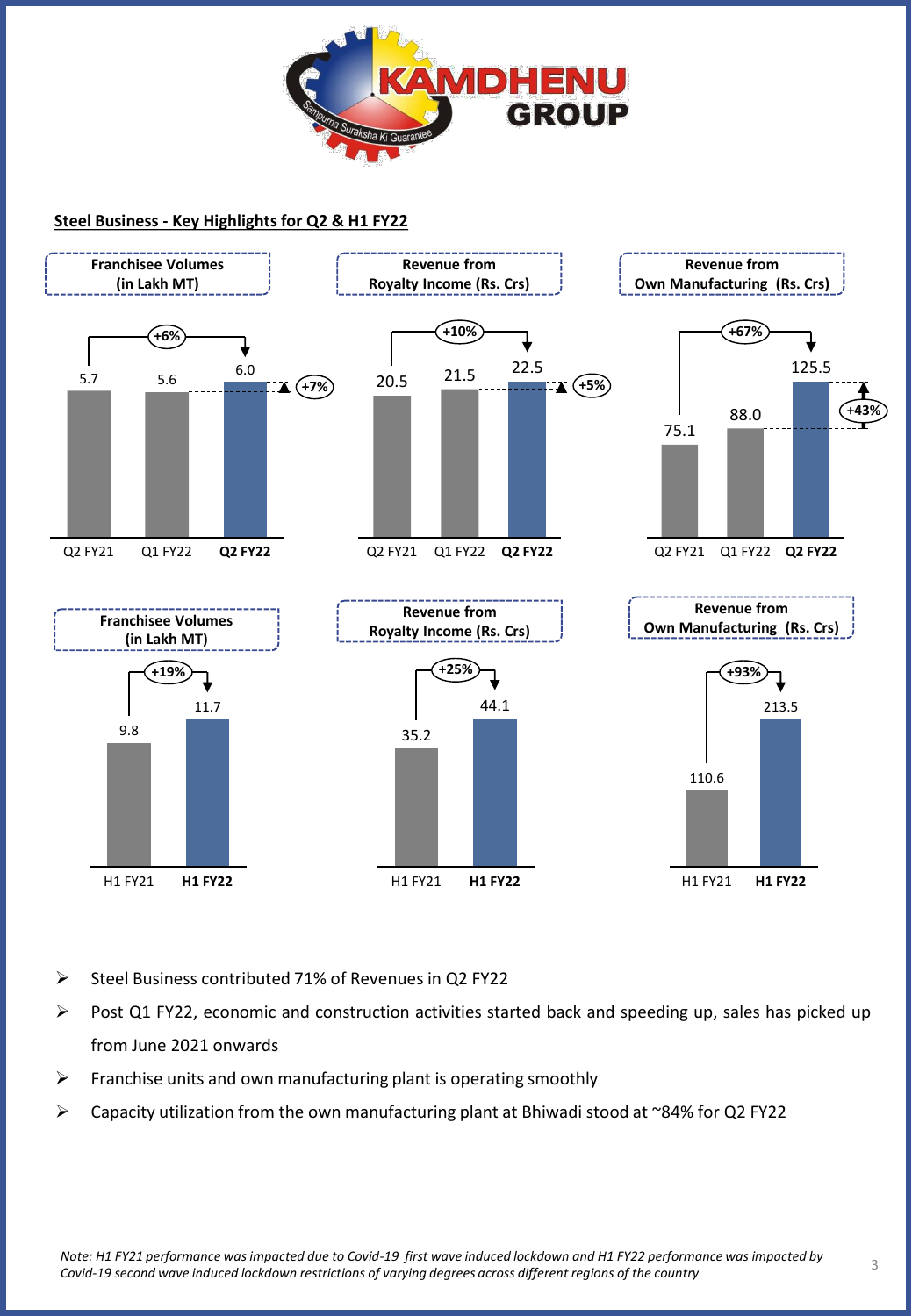

*Commenting on the results and performance, Mr. Satish Kumar Agarwal, Chairman & Managing Director said:*

" With rapid pace of vaccination witnessed in the country and significant drop in covid cases and unlocking of the economy, there has been revival in demand. A lot of confidence is evident post 2<sup>nd</sup> wave of Covid which will augur *well for operations of businesses and should enable a more stable and conducive operational environment. Q2* FY22 has been healthy quarter with overall revenues of Rs.215.5 crores, EBITDA of Rs.14 crores and PAT of Rs.7.7 *crores.*

Coming to our paints business, we have clocked revenue growth of 58% YoY in Q2 FY22. We have seen good demand traction for our products. I am pleased to share that our own paint factory at Chopanki, Rajasthan which was under partial operations post fire incident is fully functional now. With state of art facility and upgraded manufacturing capabilities, our Company is ready to fulfill the demand for products from this facility. Our focus is *on expanding our pan-India visibility through aggressive spends on advertising and promotions. We expect with increasing consumer preference for home upgradation and renovation, demand for paint products will remain strong.*

In our steel segment we have reported a revenue growth of 58% YoY to Rs. 152.7 crores in Q2 FY22. We have *witnessed robust demand for steel products which was on back of increased construction and railway activities.* During Q2 FY22, there was mismatch in demand and supply which led to fall in realizations as against raw material prices which did not come down due to unprecedented increase in coal price. However, currently the prices of *finished products are back to Q1 FY22 level and we expect good growth momentum ahead.*

With Government's impetus for infrastructure creation and pick up in real estate projects, we expect increase in demand for steel and paint products going ahead. We command a dominant market share in the organized retail *segment of steel and paint industry. With our strong brand, new product categories in decorative paints,* marketing and distribution network and unique asset light model, we are well placed to capture any opportunities in future. We aspire to align our brands as brands of people's choice and increase our brand turnover to 22,000 *Crores by FY 2023-24. "*